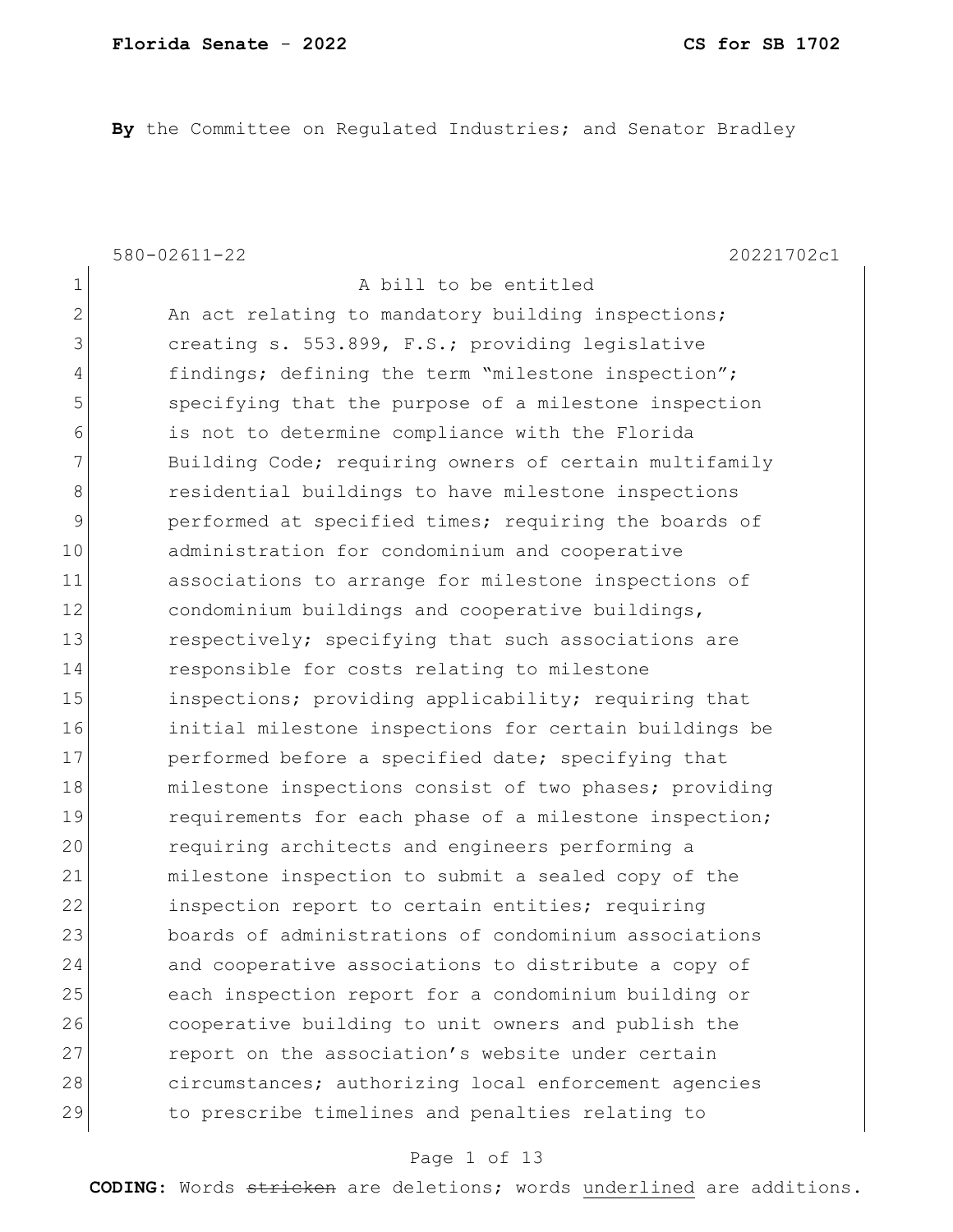|    | $580 - 02611 - 22$<br>20221702c1                                |
|----|-----------------------------------------------------------------|
| 30 | milestone inspections; requiring the Florida Building           |
| 31 | Commission to develop certain standards by a specified          |
| 32 | date and make such standards available to local                 |
| 33 | governments for adoption; amending s. 718.111, F.S.;            |
| 34 | revising the types of records that constitute the               |
| 35 | official records of a condominium association;                  |
| 36 | amending s. 718.503, F.S.; revising nondeveloper                |
| 37 | disclosure requirements relating to resales of                  |
| 38 | residential condominium units; amending s. 719.104,             |
| 39 | F.S.; revising the types of records that constitute             |
| 40 | the official records of a cooperative association;              |
| 41 | amending s. 719.503, F.S.; entitling prospective                |
| 42 | purchasers of an interest in a cooperative to a copy            |
| 43 | of milestone inspection reports; providing an                   |
| 44 | effective date.                                                 |
| 45 |                                                                 |
| 46 | Be It Enacted by the Legislature of the State of Florida:       |
| 47 |                                                                 |
| 48 | Section 1. Section 553.899, Florida Statutes, is created to     |
| 49 | read:                                                           |
| 50 | 553.899 Mandatory structural inspections for multifamily        |
| 51 | residential buildings.-                                         |
| 52 | (1) The Legislature finds that maintaining the structural       |
| 53 | integrity of a building throughout its service life is of       |
| 54 | paramount importance in order to ensure that buildings are      |
| 55 | structurally sound so as to not pose a threat to the public     |
| 56 | health, safety, or welfare. As such, the Legislature finds that |
| 57 | the imposition of a statewide structural inspection program for |
| 58 | aging multifamily residential buildings in this state is        |

# Page 2 of 13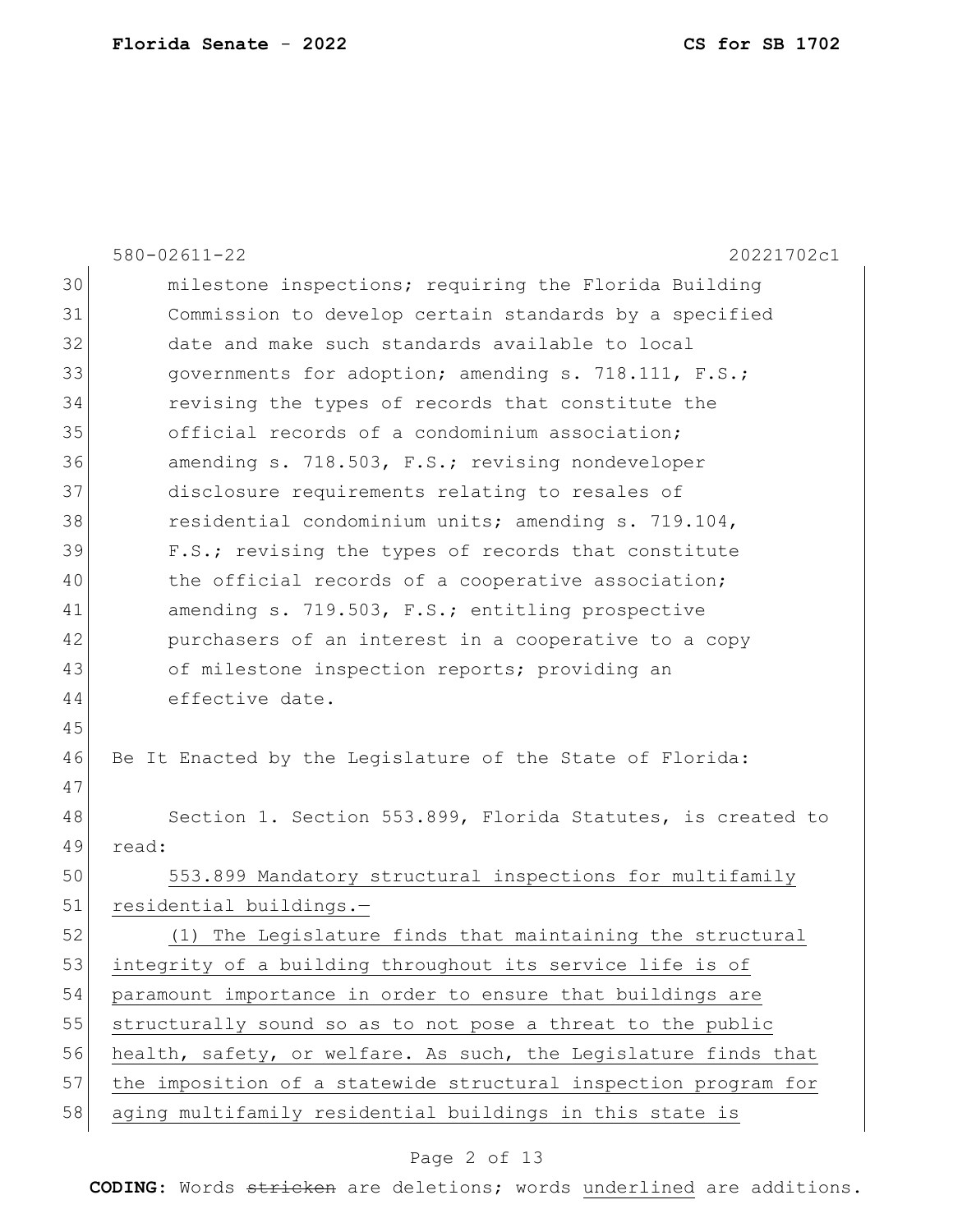580-02611-22 20221702c1 59 necessary to ensure that such buildings are safe for continued  $60$  use. 61 (2) As used in this section, the term "milestone 62 inspection" means a structural inspection of a building by a 63 licensed architect or engineer authorized to practice in this 64 state for the purposes of attesting to the life safety and 65 adequacy of the structural components of the building and, to 66 the extent reasonably possible, determining the general 67 structural condition of the building as it affects the safety of 68 such building. The purpose of such inspection is not to 69 determine if the condition of an existing building is in 70 compliance with the Florida Building Code. 71 (3) The owner of a multifamily residential building that is 72 greater than three stories in height must have a milestone 73 inspection performed by December 31 of the year in which the 74 building reaches 30 years of age, based on the date the 75 certificate of occupancy was issued, and every 10 years 76 thereafter. The owner of a multifamily residential building that 77 is greater than three stories in height and is located within 3 78 miles of a coastline as defined in s. 376.031 must have a 79 milestone inspection performed by December 31 of the year in 80 which the building reaches 20 years of age, based on the date 81 the certificate of occupancy was issued, and every 7 years 82 thereafter. If a condominium building or cooperative building is 83 required to have a milestone inspection performed pursuant to 84 this section, the board of administration of the condominium 85 association or cooperative association must arrange for the 86 milestone inspection to be performed and is responsible for 87 ensuring compliance with the requirements of this section. The

#### Page 3 of 13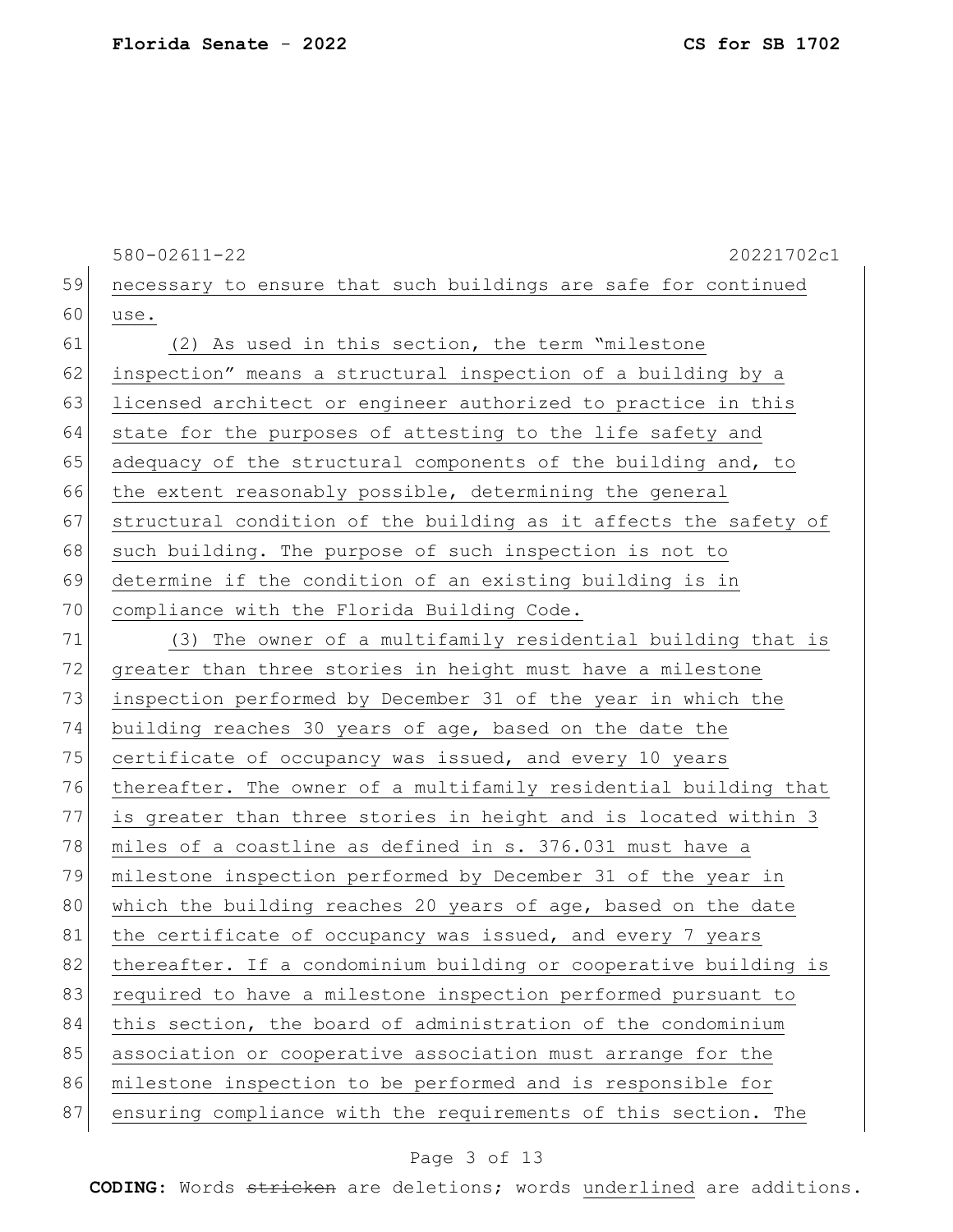|     | $580 - 02611 - 22$<br>20221702c1                                 |
|-----|------------------------------------------------------------------|
| 88  | building owner or board of administration of a condominium       |
| 89  | association or cooperative association responsible for the       |
| 90  | milestone inspection is responsible for all costs associated     |
| 91  | with the inspection. This subsection does not apply to two-      |
| 92  | family dwellings or to buildings less than 3,500 square feet.    |
| 93  | (4) If a milestone inspection is required under this             |
| 94  | section and the building's certificate of occupancy was issued   |
| 95  | on or before July 1, 1992, the building's initial milestone      |
| 96  | inspection must be performed before December 31, 2024.           |
| 97  | (5) A milestone inspection consists of two phases:               |
| 98  | (a) For phase one of the milestone inspection, a licensed        |
| 99  | architect or engineer authorized to practice in this state shall |
| 100 | perform a visual examination of all habitable and nonhabitable   |
| 101 | areas of a building and provide a qualitative assessment of the  |
| 102 | structural conditions of the building. Surface imperfections     |
| 103 | such as cracks, distortion, sagging, excessive deflections,      |
| 104 | significant misalignment, signs of leakage, or peeling of        |
| 105 | finishes constitute signs of structural distress. If the         |
| 106 | architect or engineer finds no signs of structural distress to   |
| 107 | any building components under visual examination, phase two of   |
| 108 | the inspection, as provided in paragraph (b), is not required.   |
| 109 | An architect or engineer who completes the first phase of a      |
| 110 | milestone inspection shall prepare and submit an inspection      |
| 111 | report pursuant to subsection (6).                               |
| 112 | (b) Phase two of the milestone inspection must be performed      |
| 113 | if any structural distress is identified during phase one. The   |
| 114 | inspector in charge of a phase two inspection must be a licensed |
| 115 | engineer or licensed architect who has a minimum of 5 years of   |
| 116 | experience designing the primary structural components of        |

# Page 4 of 13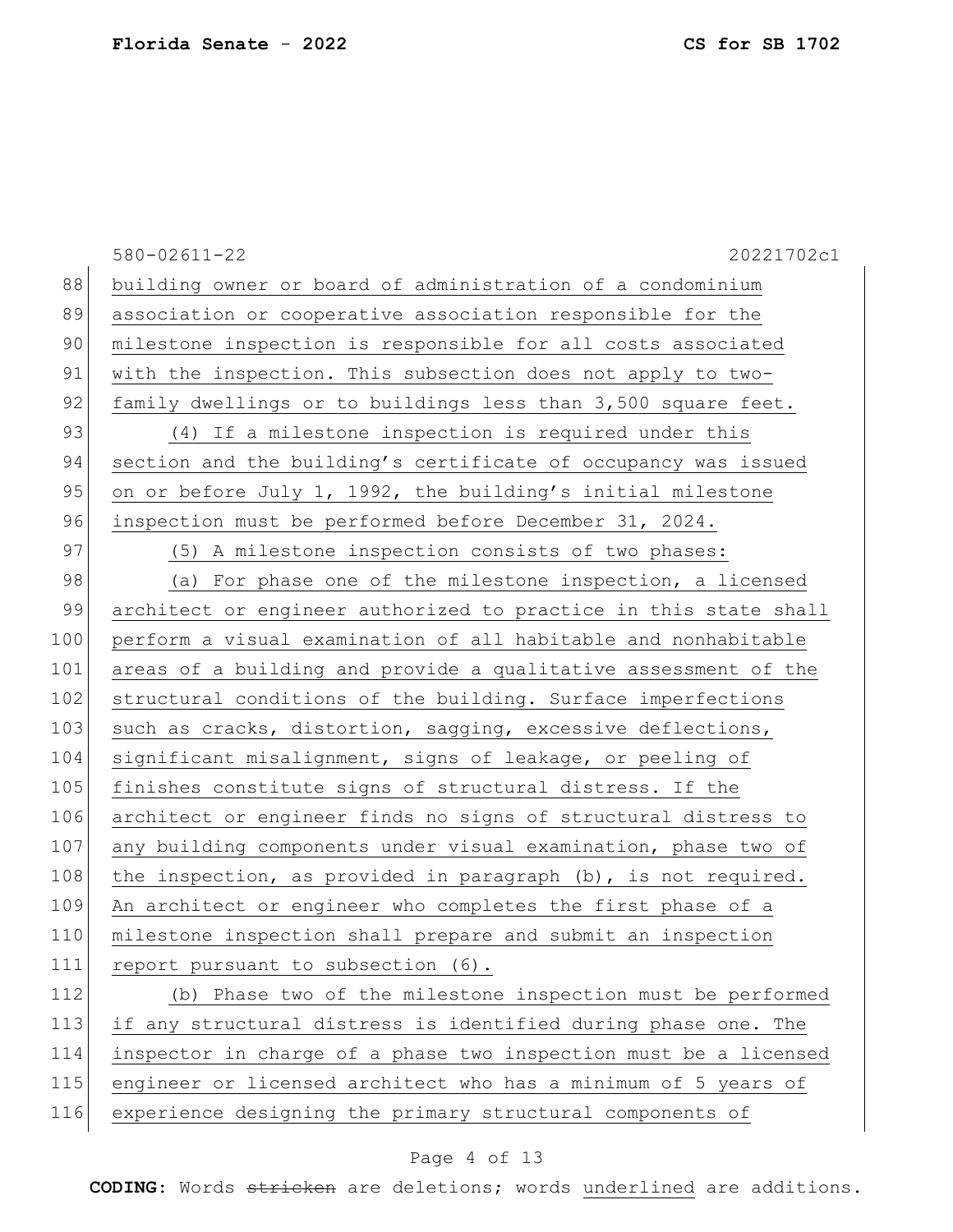|     | $580 - 02611 - 22$<br>20221702c1                                 |
|-----|------------------------------------------------------------------|
| 117 | buildings and a minimum of 5 years of experience inspecting      |
| 118 | structural components of existing buildings of a similar size,   |
| 119 | scope, and type of construction. A phase two inspection may      |
| 120 | involve destructive or nondestructive testing at the inspector's |
| 121 | direction. The inspection may be as extensive or as limited as   |
| 122 | necessary to fully assess damaged areas of the building in order |
| 123 | to confirm that the building is safe for its intended use or to  |
| 124 | recommend a program for fully assessing and repairing damaged    |
| 125 | portions of the building. When determining testing locations,    |
| 126 | the inspector must give preference to locations that are the     |
| 127 | least disruptive and most easily repairable while still being    |
| 128 | representative of the structure. An inspector who completes the  |
| 129 | second phase of a milestone inspection shall prepare and submit  |
| 130 | an inspection report pursuant to subsection (6).                 |
| 131 | (6) Upon completion of a phase one or phase two milestone        |
| 132 | inspection, the architect or engineer who performed the          |
| 133 | inspection must submit a sealed copy of the inspection report to |
| 134 | the building owner or, if the building is a condominium or       |
| 135 | cooperative, to the board of administration of the condominium   |
| 136 | or cooperative, and to the building official of the local        |
| 137 | government which has jurisdiction. For a milestone inspection of |
| 138 | a condominium or cooperative, the board of administration must   |
| 139 | distribute a copy of each inspection report to each condominium  |
| 140 | unit owner or cooperative unit owner, regardless of whether      |
| 141 | there are deficiencies reported, and, if the association is      |
| 142 | required by law to have a website, must publish the report on    |
| 143 | the association's website.                                       |
| 144 | (7) A local enforcement agency may prescribe timelines and       |
| 145 | penalties with respect to compliance with this section.          |

# Page 5 of 13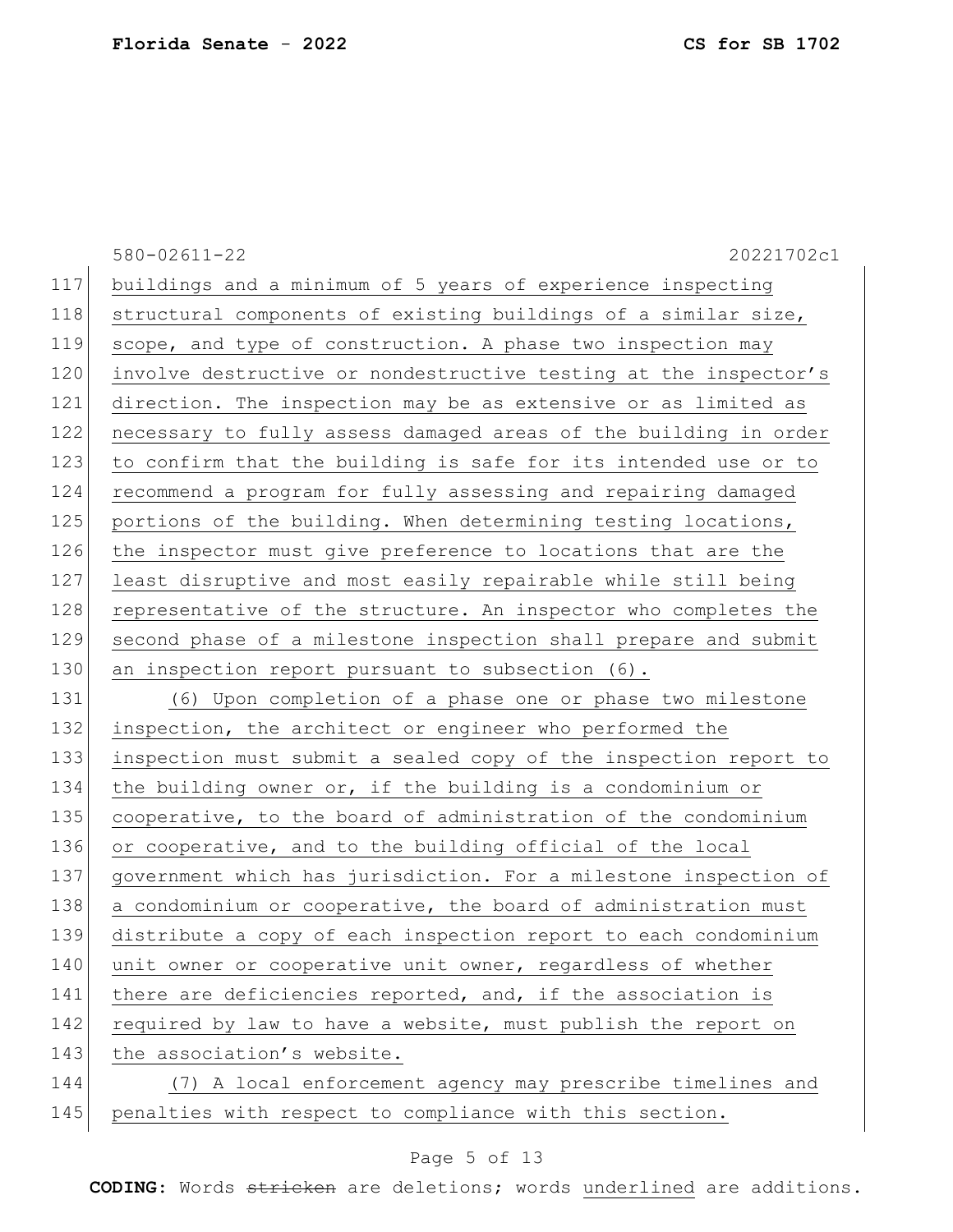|     | $580 - 02611 - 22$<br>20221702c1                                 |
|-----|------------------------------------------------------------------|
| 146 | (8) The commission shall develop comprehensive structural        |
| 147 | and life safety standards for maintaining and inspecting all     |
| 148 | building types and structures in this state by December 31,      |
| 149 | 2022. The standards are in addition to those provided in this    |
| 150 | section and must be made available for local governments to      |
| 151 | adopt at their discretion.                                       |
| 152 | Section 2. Paragraph (a) of subsection (12) of section           |
| 153 | 718.111, Florida Statutes, is amended to read:                   |
| 154 | 718.111 The association.-                                        |
| 155 | (12) OFFICIAL RECORDS.-                                          |
| 156 | (a) From the inception of the association, the association       |
| 157 | shall maintain each of the following items, if applicable, which |
| 158 | constitutes the official records of the association:             |
| 159 | 1. A copy of the plans, permits, warranties, and other           |
| 160 | items provided by the developer under s. 718.301(4).             |
| 161 | 2. A photocopy of the recorded declaration of condominium        |
| 162 | of each condominium operated by the association and each         |
| 163 | amendment to each declaration.                                   |
| 164 | 3. A photocopy of the recorded bylaws of the association         |
| 165 | and each amendment to the bylaws.                                |
| 166 | 4. A certified copy of the articles of incorporation of the      |
| 167 | association, or other documents creating the association, and    |
| 168 | each amendment thereto.                                          |
| 169 | 5. A copy of the current rules of the association.               |
| 170 | 6. A book or books that contain the minutes of all meetings      |
| 171 | of the association, the board of administration, and the unit    |
| 172 | owners.                                                          |
| 173 | 7. A current roster of all unit owners and their mailing         |
| 174 | addresses, unit identifications, voting certifications, and, if  |
|     |                                                                  |

# Page 6 of 13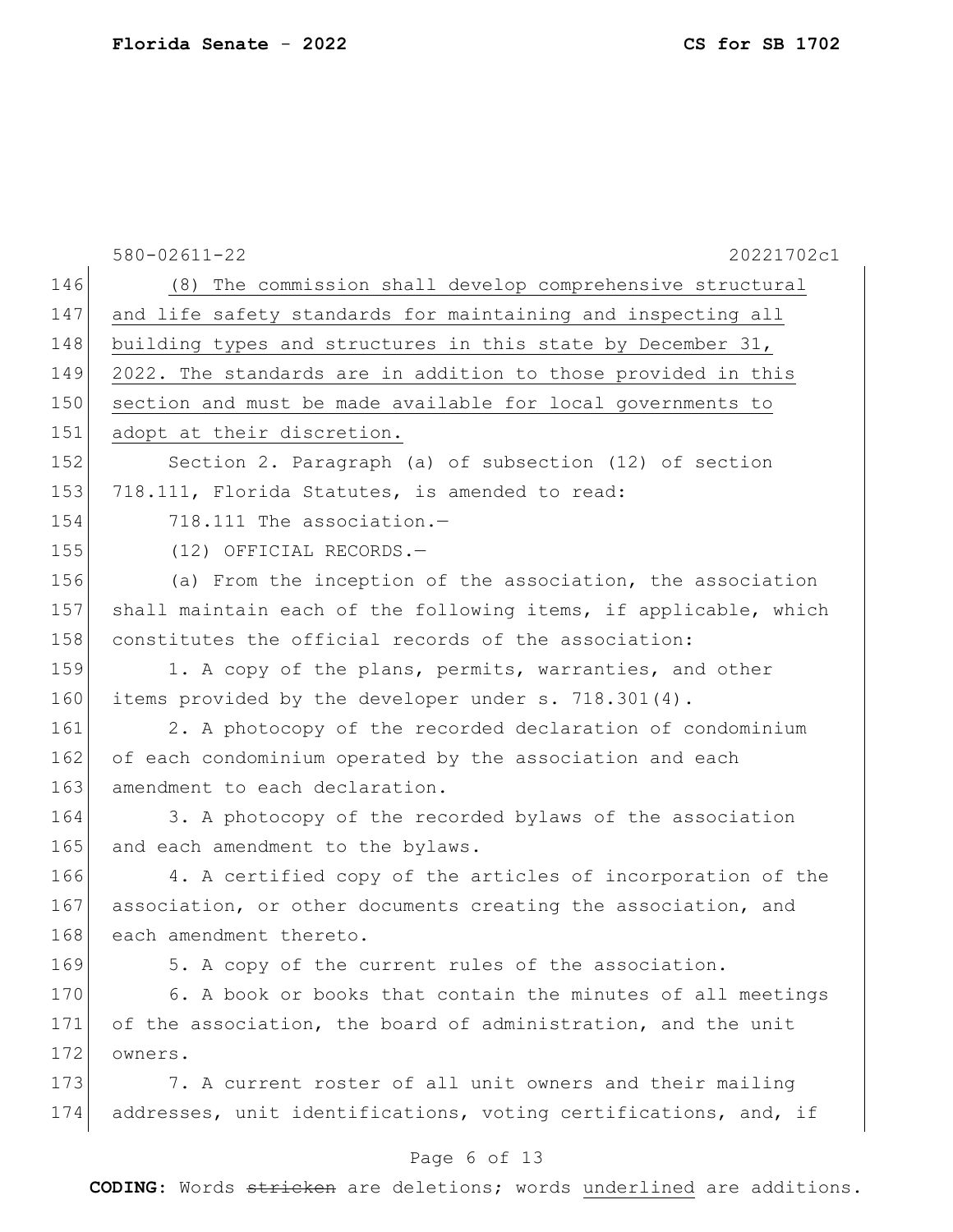580-02611-22 20221702c1 175 known, telephone numbers. The association shall also maintain 176 the e-mail addresses and facsimile numbers of unit owners 177 consenting to receive notice by electronic transmission. The e-178 mail addresses and facsimile numbers are not accessible to unit 179 owners if consent to receive notice by electronic transmission 180 is not provided in accordance with sub-subparagraph  $(c)$  3.e. 181 However, the association is not liable for an inadvertent 182 disclosure of the e-mail address or facsimile number for 183 receiving electronic transmission of notices. 184 8. All current insurance policies of the association and 185 condominiums operated by the association. 186 9. A current copy of any management agreement, lease, or 187 other contract to which the association is a party or under 188 which the association or the unit owners have an obligation or 189 responsibility. 190 10. Bills of sale or transfer for all property owned by the 191 association. 192 11. Accounting records for the association and separate 193 accounting records for each condominium that the association 194 operates. Any person who knowingly or intentionally defaces or 195 destroys such records, or who knowingly or intentionally fails 196 to create or maintain such records, with the intent of causing 197 harm to the association or one or more of its members, is 198 personally subject to a civil penalty pursuant to s. 199  $718.501(1)(d)$ . The accounting records must include, but are not 200 limited to: 201 a. Accurate, itemized, and detailed records of all receipts 202 and expenditures. 203 b. A current account and a monthly, bimonthly, or quarterly

### Page 7 of 13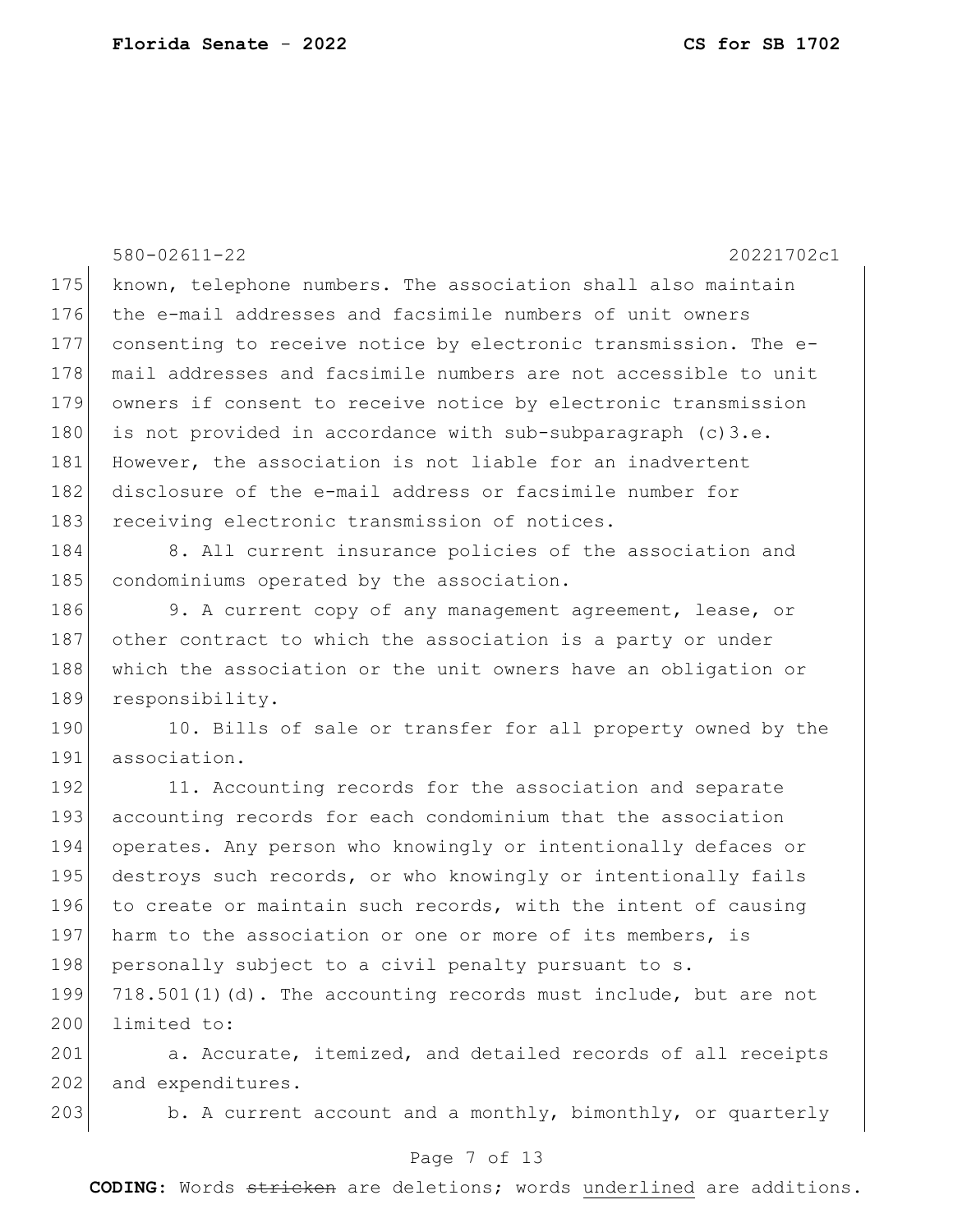|     | $580 - 02611 - 22$<br>20221702c1                                    |
|-----|---------------------------------------------------------------------|
| 204 | statement of the account for each unit designating the name of      |
| 205 | the unit owner, the due date and amount of each assessment, the     |
| 206 | amount paid on the account, and the balance due.                    |
| 207 | c. All audits, reviews, accounting statements, and                  |
| 208 | financial reports of the association or condominium.                |
| 209 | d. All contracts for work to be performed. Bids for work to         |
| 210 | be performed are also considered official records and must be       |
| 211 | maintained by the association for at least 1 year after receipt     |
| 212 | of the bid.                                                         |
| 213 | 12. Ballots, sign-in sheets, voting proxies, and all other          |
| 214 | papers and electronic records relating to voting by unit owners,    |
| 215 | which must be maintained for 1 year from the date of the            |
| 216 | election, vote, or meeting to which the document relates,           |
| 217 | notwithstanding paragraph (b).                                      |
| 218 | 13. All rental records if the association is acting as              |
| 219 | agent for the rental of condominium units.                          |
| 220 | 14. A copy of the current question and answer sheet as              |
| 221 | described in s. 718.504.                                            |
| 222 | 15. A copy of the inspection report as described in s.              |
| 223 | $718.301(4)(p)$ .                                                   |
| 224 | 16. A copy of all milestone inspection reports required by          |
| 225 | s. 553.899.                                                         |
| 226 | 17. Bids for materials, equipment, or services.                     |
| 227 | 18.17. All affirmative acknowledgments made pursuant to s.          |
| 228 | $718.121(4)(c)$ .                                                   |
| 229 | 19. <del>18.</del> All other written records of the association not |
| 230 | specifically included in the foregoing which are related to the     |
| 231 | operation of the association.                                       |
| 232 | Section 3. Paragraph (c) of subsection (2) of section               |
|     |                                                                     |

# Page 8 of 13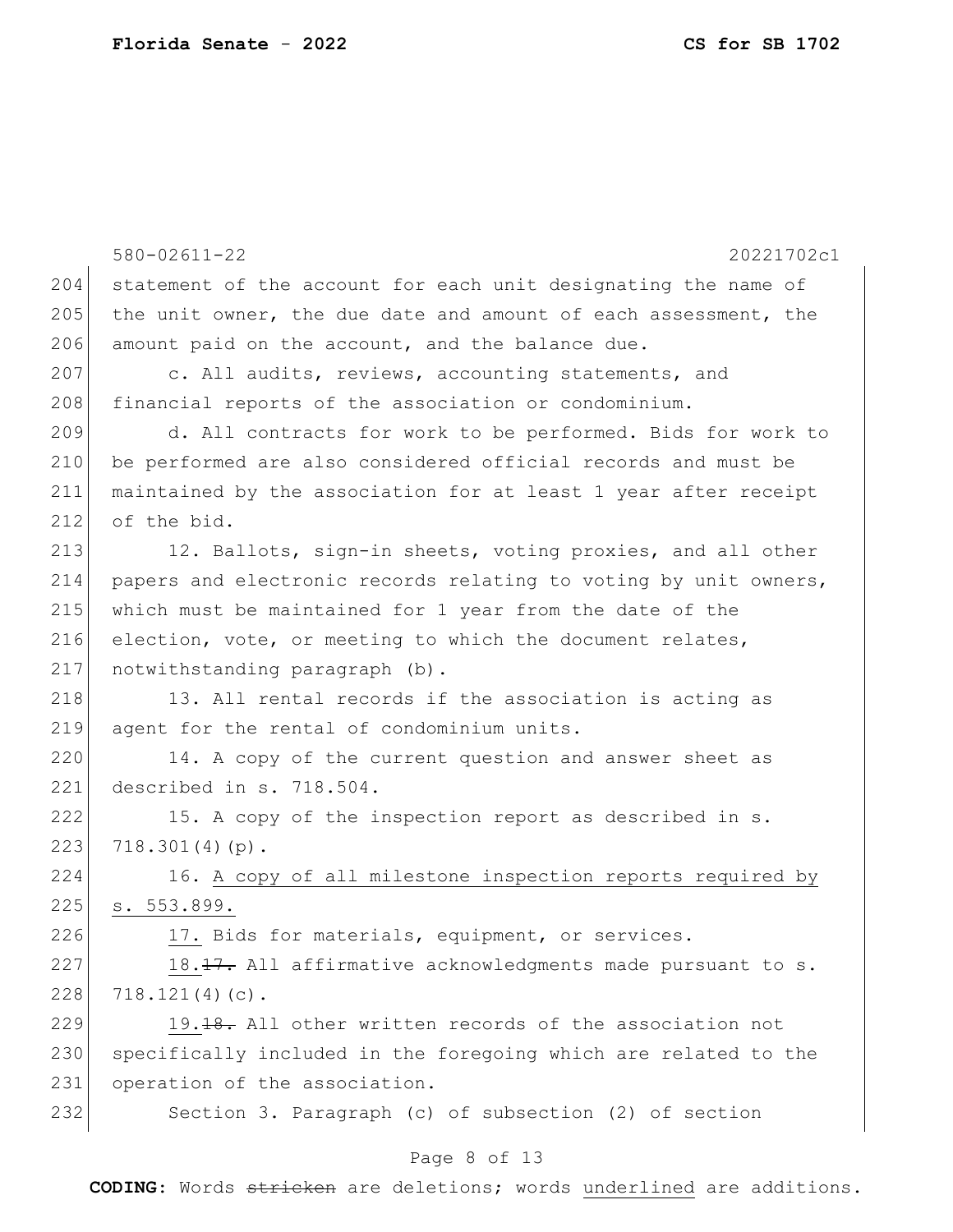580-02611-22 20221702c1 233 718.503, Florida Statutes, is amended to read: 718.503 Developer disclosure prior to sale; nondeveloper 235 unit owner disclosure prior to sale; voidability.- (2) NONDEVELOPER DISCLOSURE.— 237 (c) Each contract entered into after July 1, 1992, for the 238 resale of a residential unit shall contain in conspicuous type either: 1. A clause which states: THE BUYER HEREBY ACKNOWLEDGES THAT BUYER HAS BEEN PROVIDED A CURRENT COPY OF THE DECLARATION 242 OF CONDOMINIUM; THE $_{\tau}$  ARTICLES OF INCORPORATION OF THE 243 ASSOCIATION; THE, BYLAWS AND RULES OF THE ASSOCIATION; ALL MILESTONE INSPECTION REPORTS REQUIRED BY SECTION 553.899, FLORIDA STATUTES; AND A COPY OF THE MOST RECENT YEAR-END FINANCIAL INFORMATION AND FREQUENTLY ASKED QUESTIONS AND ANSWERS DOCUMENT MORE THAN 3 DAYS, EXCLUDING SATURDAYS, SUNDAYS, AND 248 LEGAL HOLIDAYS, PRIOR TO EXECUTION OF THIS CONTRACT; or 249 2. A clause which states: THIS AGREEMENT IS VOIDABLE BY BUYER BY DELIVERING WRITTEN NOTICE OF THE BUYER'S INTENTION TO CANCEL WITHIN 3 DAYS, EXCLUDING SATURDAYS, SUNDAYS, AND LEGAL HOLIDAYS, AFTER THE DATE OF EXECUTION OF THIS AGREEMENT BY THE BUYER AND RECEIPT BY BUYER OF A CURRENT COPY OF THE DECLARATION 254 OF CONDOMINIUM; THE<sub>T</sub> ARTICLES OF INCORPORATION; THE<sub>T</sub> BYLAWS AND RULES OF THE ASSOCIATION; ALL MILESTONE INSPECTION REPORTS REQUIRED BY SECTION 553.899, FLORIDA STATUTES; AND A COPY OF THE MOST RECENT YEAR-END FINANCIAL INFORMATION AND FREQUENTLY ASKED QUESTIONS AND ANSWERS DOCUMENT IF SO REQUESTED IN WRITING. ANY PURPORTED WAIVER OF THESE VOIDABILITY RIGHTS SHALL BE OF NO EFFECT. BUYER MAY EXTEND THE TIME FOR CLOSING FOR A PERIOD OF NOT MORE THAN 3 DAYS, EXCLUDING SATURDAYS, SUNDAYS, AND LEGAL

#### Page 9 of 13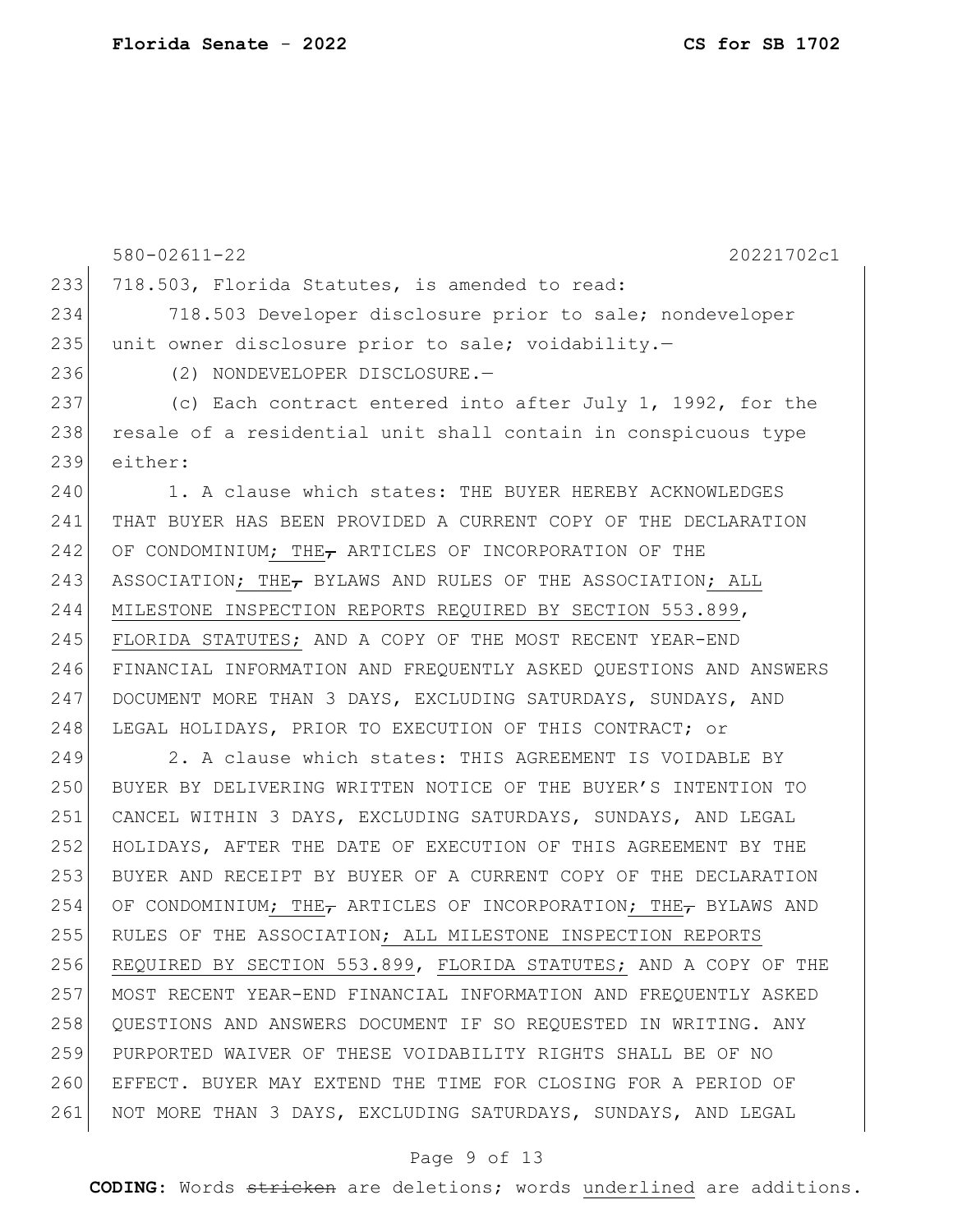|     | $580 - 02611 - 22$<br>20221702c1                                 |
|-----|------------------------------------------------------------------|
| 262 | HOLIDAYS, AFTER THE BUYER RECEIVES THE DECLARATION, ARTICLES OF  |
| 263 | INCORPORATION, BYLAWS AND RULES OF THE ASSOCIATION, AND A COPY   |
| 264 | OF THE MOST RECENT YEAR-END FINANCIAL INFORMATION AND FREQUENTLY |
| 265 | ASKED QUESTIONS AND ANSWERS DOCUMENT IF REQUESTED IN WRITING.    |
| 266 | BUYER'S RIGHT TO VOID THIS AGREEMENT SHALL TERMINATE AT CLOSING. |
| 267 |                                                                  |
| 268 | A contract that does not conform to the requirements of this     |
| 269 | paragraph is voidable at the option of the purchaser prior to    |
| 270 | closing.                                                         |
| 271 | Section 4. Paragraph (a) of subsection (2) of section            |
| 272 | 719.104, Florida Statutes, is amended to read:                   |
| 273 | 719.104 Cooperatives; access to units; records; financial        |
| 274 | reports; assessments; purchase of leases.-                       |
| 275 | (2) OFFICIAL RECORDS.-                                           |
| 276 | (a) From the inception of the association, the association       |
| 277 | shall maintain a copy of each of the following, where            |
| 278 | applicable, which shall constitute the official records of the   |
| 279 | association:                                                     |
| 280 | 1. The plans, permits, warranties, and other items provided      |
| 281 | by the developer pursuant to s. 719.301(4).                      |
| 282 | 2. A photocopy of the cooperative documents.                     |
| 283 | 3. A copy of the current rules of the association.               |
| 284 | 4. A book or books containing the minutes of all meetings        |
| 285 | of the association, of the board of directors, and of the unit   |
| 286 | owners.                                                          |
| 287 | 5. A current roster of all unit owners and their mailing         |
| 288 | addresses, unit identifications, voting certifications, and, if  |
| 289 | known, telephone numbers. The association shall also maintain    |
| 290 | the e-mail addresses and the numbers designated by unit owners   |
|     | Page 10 of 13                                                    |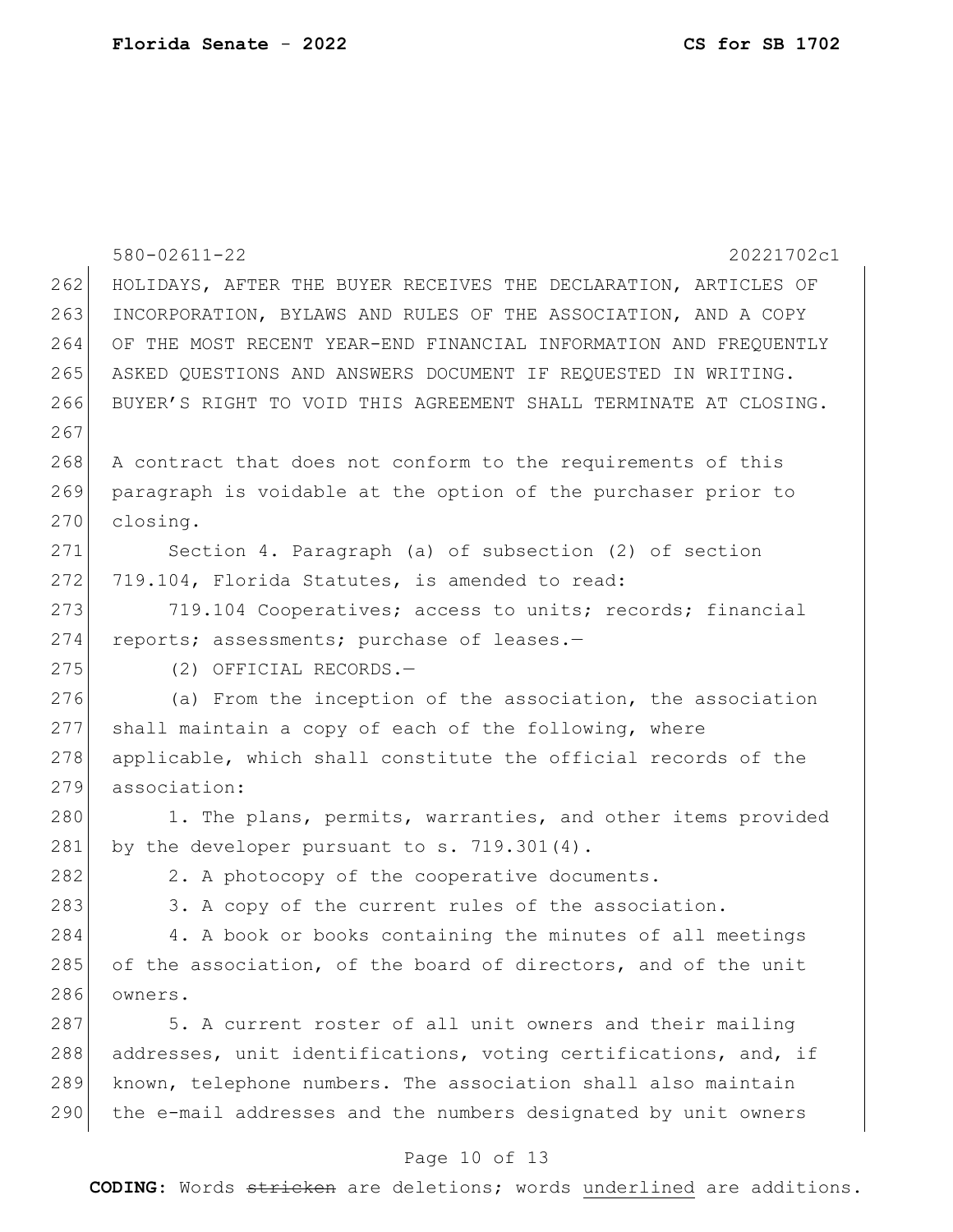|     | $580 - 02611 - 22$<br>20221702c1                                 |
|-----|------------------------------------------------------------------|
| 291 | for receiving notice sent by electronic transmission of those    |
| 292 | unit owners consenting to receive notice by electronic           |
| 293 | transmission. The e-mail addresses and numbers provided by unit  |
| 294 | owners to receive notice by electronic transmission shall be     |
| 295 | removed from association records when consent to receive notice  |
| 296 | by electronic transmission is revoked. However, the association  |
| 297 | is not liable for an erroneous disclosure of the e-mail address  |
| 298 | or the number for receiving electronic transmission of notices.  |
| 299 | 6. All current insurance policies of the association.            |
| 300 | 7. A current copy of any management agreement, lease, or         |
| 301 | other contract to which the association is a party or under      |
| 302 | which the association or the unit owners have an obligation or   |
| 303 | responsibility.                                                  |
| 304 | 8. Bills of sale or transfer for all property owned by the       |
| 305 | association.                                                     |
| 306 | 9. Accounting records for the association and separate           |
| 307 | accounting records for each unit it operates, according to good  |
| 308 | accounting practices. The accounting records shall include, but  |
| 309 | not be limited to:                                               |
| 310 | a. Accurate, itemized, and detailed records of all receipts      |
| 311 | and expenditures.                                                |
| 312 | b. A current account and a monthly, bimonthly, or quarterly      |
| 313 | statement of the account for each unit designating the name of   |
| 314 | the unit owner, the due date and amount of each assessment, the  |
| 315 | amount paid upon the account, and the balance due.               |
| 316 | c. All audits, reviews, accounting statements, and               |
| 317 | financial reports of the association.                            |
| 318 | d. All contracts for work to be performed. Bids for work to      |
| 319 | be performed shall also be considered official records and shall |

# Page 11 of 13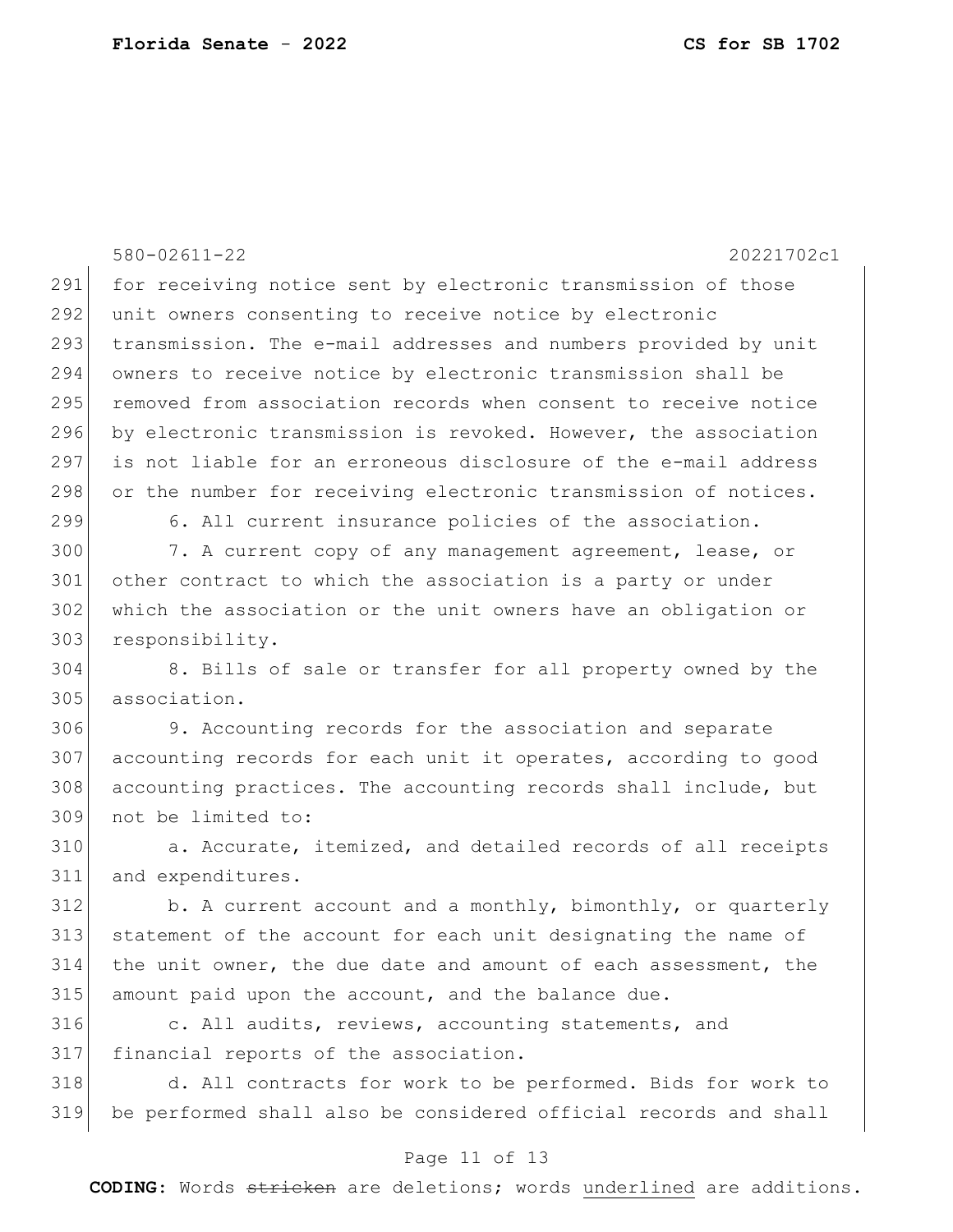|     | $580 - 02611 - 22$<br>20221702c1                                 |
|-----|------------------------------------------------------------------|
| 320 | be maintained for a period of 1 year.                            |
| 321 | 10. Ballots, sign-in sheets, voting proxies, and all other       |
| 322 | papers and electronic records relating to voting by unit owners, |
| 323 | which shall be maintained for a period of 1 year after the date  |
| 324 | of the election, vote, or meeting to which the document relates. |
| 325 | 11. All rental records where the association is acting as        |
| 326 | agent for the rental of units.                                   |
| 327 | 12. A copy of the current question and answer sheet as           |
| 328 | described in s. 719.504.                                         |
| 329 | 13. All affirmative acknowledgments made pursuant to s.          |
| 330 | 719.108(3)(b)3.                                                  |
| 331 | 14. All milestone inspection reports required by s.              |
| 332 | 553.899.                                                         |
| 333 | 15. All other written records of the association not             |
| 334 | specifically included in the foregoing which are related to the  |
| 335 | operation of the association.                                    |
| 336 | Section 5. Paragraph (a) of subsection (2) of section            |
| 337 | 719.503, Florida Statutes, is amended to read:                   |
| 338 | 719.503 Disclosure prior to sale.-                               |
| 339 | (2) NONDEVELOPER DISCLOSURE.-                                    |
| 340 | (a) Each unit owner who is not a developer as defined by         |
| 341 | this chapter must comply with the provisions of this subsection  |
| 342 | prior to the sale of his or her interest in the association.     |
| 343 | Each prospective purchaser who has entered into a contract for   |
| 344 | the purchase of an interest in a cooperative is entitled, at the |
| 345 | seller's expense, to a current copy of the articles of           |
| 346 | incorporation of the association, the bylaws, and rules of the   |
| 347 | association, as well as a copy of the question and answer sheet  |
| 348 | as provided in s. 719.504 and all milestone inspection reports   |

# Page 12 of 13